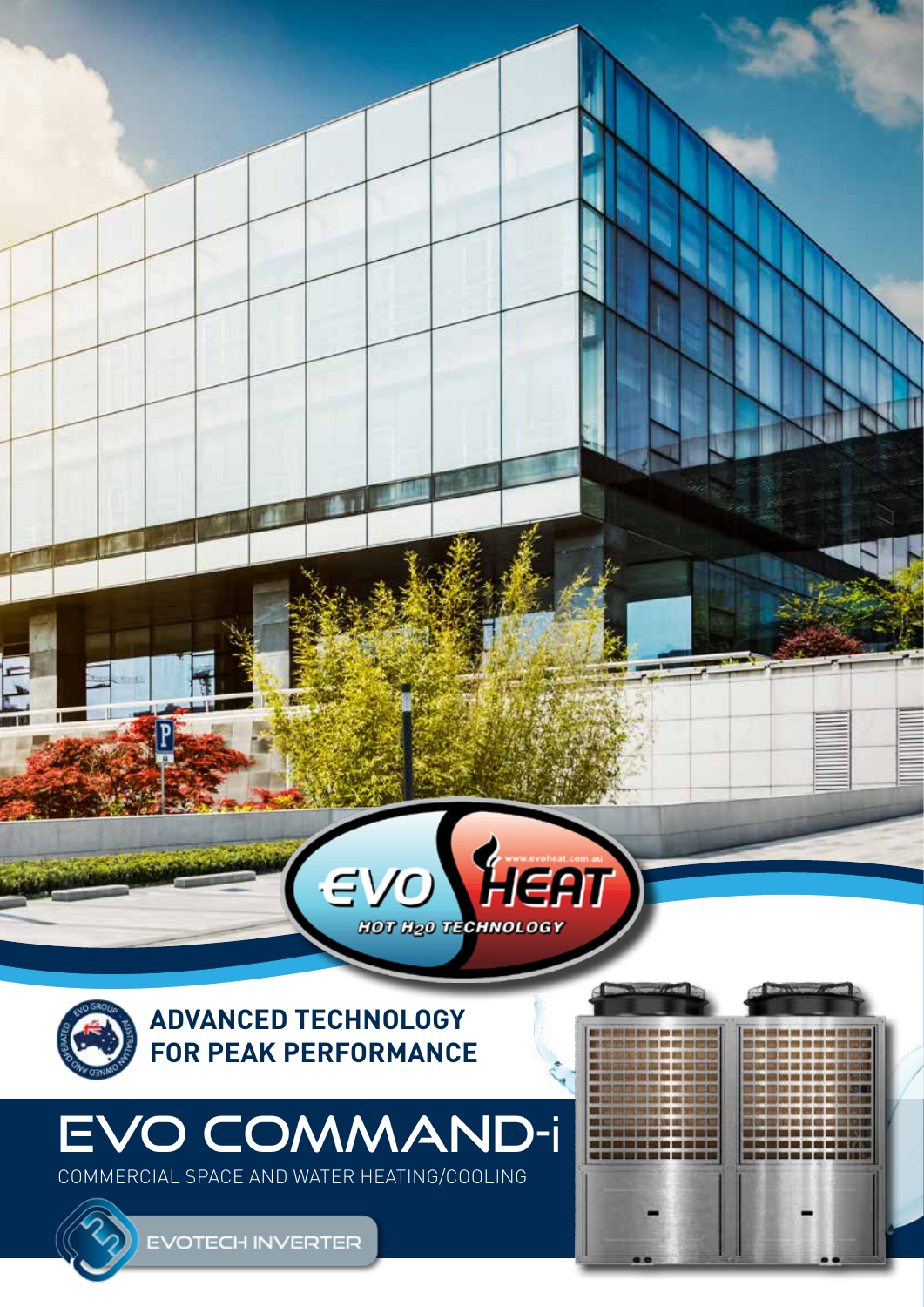# **COMMERCIAL**

### EVO COMMAND-i

INVERTER COMMERCIAL SPACE AND

WATER HEATING & COOLING

**EVOTECH INVERTER** 

| <b>ADVANCED INVERTER HEAT PUMP TECHNOLOGY</b>                     |                                                                                                                                                                                  |  |  |  |  |
|-------------------------------------------------------------------|----------------------------------------------------------------------------------------------------------------------------------------------------------------------------------|--|--|--|--|
| <b>Heating operation range</b> $-36^{\circ}$ C to 55 $^{\circ}$ C |                                                                                                                                                                                  |  |  |  |  |
| <b>Water temp range</b>   $15^{\circ}$ C to $55^{\circ}$ C        |                                                                                                                                                                                  |  |  |  |  |
|                                                                   | <b>Applications</b> Commercial water & space heating/cooling                                                                                                                     |  |  |  |  |
|                                                                   | <b>Suitable for</b> Commercial and industrial water or space heating and chilling<br>applications including hotels and resorts, buildings, sporting &<br>leisure facilities etc. |  |  |  |  |

#### **THE MOST EFFICIENT COMMERCIAL HEATING & COOLING SOLUTIONS**

The EVO Command-i series is our commercial dual inverter heat pump that delivers space and water heating and cooling with exceptional performance and lower operating costs. Designed with the latest inverter technology, the Evo Command-i is the smarter choice for commercial space and water heating and cooling.

#### **LATEST INVERTER TECHNOLOGY**

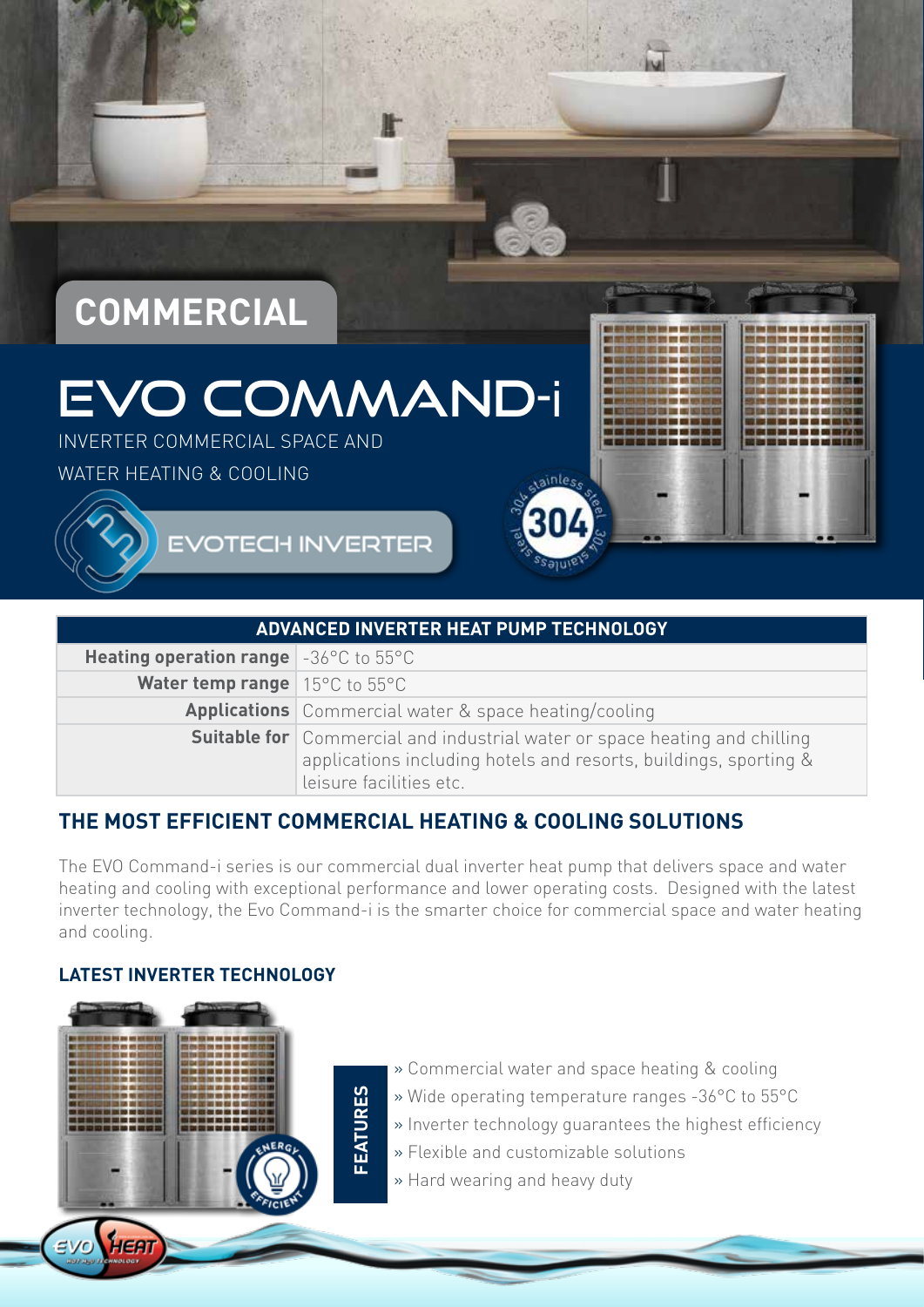#### **FULL STEPLESS INVERTER TECHNOLOGY**

Designed with full stepless inverter technology, the Evo Command-i delivers space and water heating and cooling with exceptional performance and lower operating costs.

#### **HIGH PERFORMANCE IN LOW TEMPERATURES**

The Evo Command-i provides efficient performance in ambient temperatures as low as -36°C.

#### **PRECISE WATER TEMPERATURE CONTROL**

Thanks to the smart steplesss inverter technology, the Evo Command-i ensures precise water temperature control with minimal water temperature fluctuation.

#### **AUTOMATIC DEFROST PROTECTION**

Featuring intelligent defrosting technology, the automatic defrosting protection determines when to defrost according to the operating conditions, ambient temperature and frost, so you can be sure the Evo Command-i is operating with higher capacity and energy efficiency.

#### **INTELLIGENT ENERGY MANAGEMENT**

The intelligent control and automatic load adjustment technology ensures the Evo Command-i runs efficiently and reduces the full-load running time of compressors and other mechanical moving parts, which extends the life of the unit.

#### **DUAL SYSTEMS WITH INDEPENDENT AIR CAVITY**

The Command-i is designed as a dual system with independent air chambers, allowing the two systems to operate independently according to the requirements of the unit.

#### **QUIET OPERATION**

Designed with stepless speed regulating compressors and fans, the Evo Command-i ensures minimal operating noise.

| <b>MODEL - EVO COMMAND-i</b> |                     |       | 40            | 90             | 105            | 210            |  |
|------------------------------|---------------------|-------|---------------|----------------|----------------|----------------|--|
| Hot water capacity           | Heating capacity    | kW    | $40 -$        | 90             | 105            | 210            |  |
|                              | Water outlet        | L/h   | 860           | 1930           | 2260           | 4503           |  |
|                              | Heating input power | kW    | 8.5           | 19.70          | 21.50          | 45.7           |  |
|                              | C.0.P.              |       | 4.7           | 4.57           | 4.88           | 4.6            |  |
| <b>Building Heating</b>      | Heating capacity    | kW    | $13 - 45$     | $16 - 95$      | $44.3 - 108$   | $74.8 - 215$   |  |
|                              | Heating input power | kW    | $4.7 - 15.3$  | $9.5 - 28.9$   | $12.5 - 32.8$  | $18.8 - 75.4$  |  |
|                              | C.0.P.              |       | $2.88 - 3.54$ | $3.29 - 3.56$  | $3.29 - 3.54$  | $2.85 - 4.03$  |  |
| Heating IPLV                 |                     |       | 3.25          | 3.2            | 3.2            |                |  |
| <b>Building Cooling</b>      | Cooling capacity    | kW    | $9.4 - 33$    | $20 - 74.3$    | $32 - 80$      | $46.6 - 132$   |  |
|                              | Cooling input power | kW    | $3.9 - 15.8$  | $8.70 - 25.65$ | $11.9 - 36.3$  | $16.5 - 56.2$  |  |
|                              | <b>EER</b>          |       | $2.02 - 2.73$ | $2.52 - 2.95$  | $2.2 - 2.7$    | $2.35 - 2.82$  |  |
| Power supply                 |                     |       | 400/3/50      |                |                |                |  |
| Max input current            |                     | Amps  | 36.8          | 51             | 60             | 135            |  |
| Water connection             |                     |       | DN40          | DN65           | <b>DN80</b>    | <b>DN80</b>    |  |
| Water flow                   |                     | L/min | 115           | 172            | 200            | 602            |  |
| Water pressure drop          |                     | kPa   | 75            | 70             | 70             | 100            |  |
| Noise                        |                     | dB(A) | $56 - 65$     | $56 - 69$      | $56 - 69$      | $63 - 72$      |  |
| Net weight                   |                     | kg    | 468           | 733            | 873            | 1250           |  |
| Net dimensions L/W/H         |                     | mm    | 1195/980/1900 | 2170/1150/2130 | 2350/1150/2360 | 2480/1330/2360 |  |

Hot water conditions: ambient temp. (DB/WB): 20°C/15°C, water circulation is from 15°C to 55°C Building heating: ambient temp. (DB/WB): 7°C/6°C, water temp (in/out) 40/45°C Building cooling: ambient temp. (DB/WB): 35°C/24°C, water temp (in/out) 12/7°C

The data above is based on the EVO heat pump only, it does not include auxiliary devices. Product specification information provided above are correct at the date of printing, this data may change without notice. Please speak with an EvoHeat Specialist for the most current product specifications